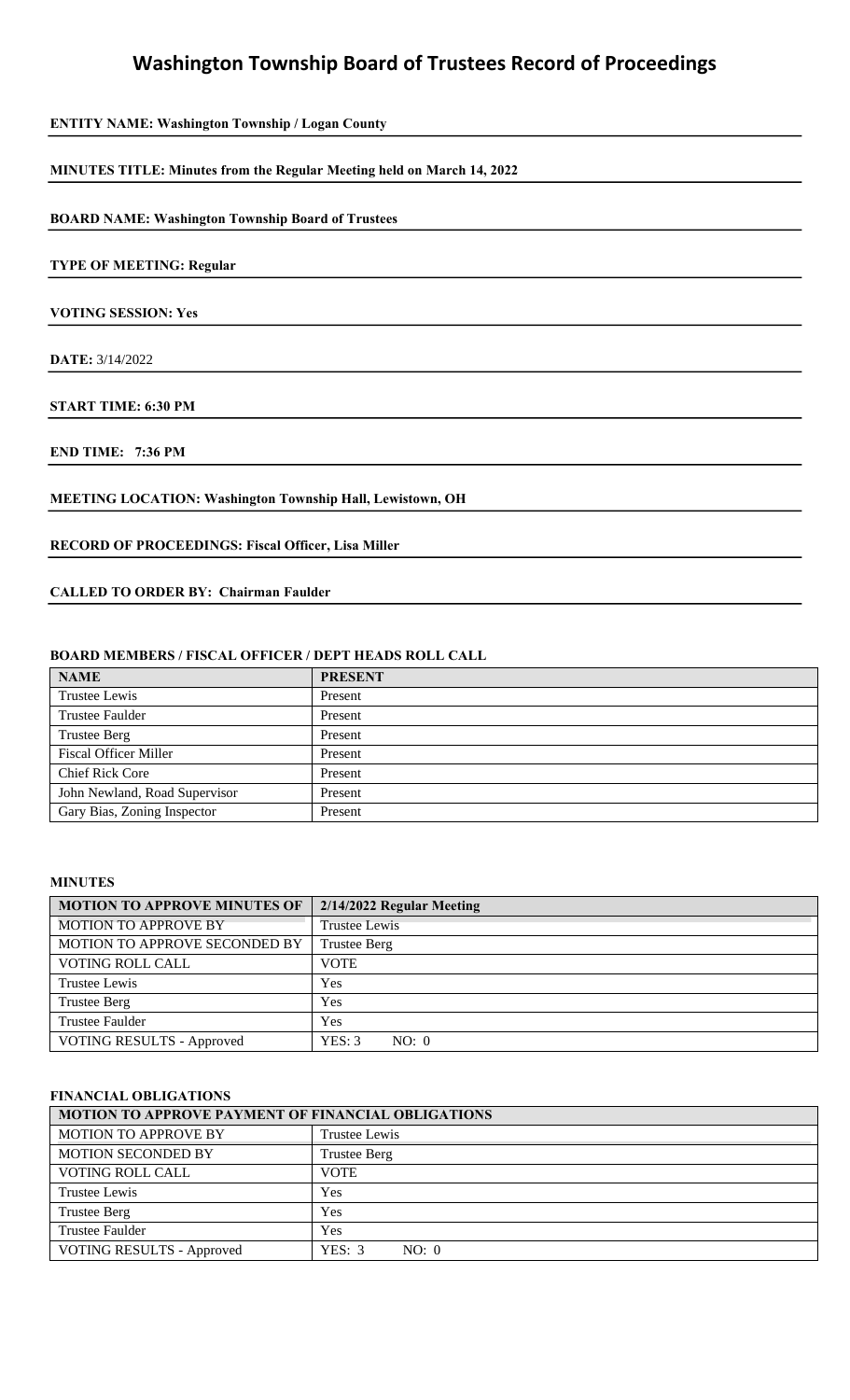| <b>REPRESENTATIVE'S</b>                       | <b>Fiscal Officer, Lisa Miller</b>                                                                                                                                                                                                                                                                                                 |
|-----------------------------------------------|------------------------------------------------------------------------------------------------------------------------------------------------------------------------------------------------------------------------------------------------------------------------------------------------------------------------------------|
| <b>NAME</b>                                   |                                                                                                                                                                                                                                                                                                                                    |
| <b>FINANCIAL REPORT</b><br>$2/1/22 - 2/28/22$ | Financial Report - Starting fund balance on February 1, 2022 was \$1,283,258.86. Revenue<br>deposited for the month of February was \$18,092.79 and expenditures were \$44,267.65 leaving an<br>ending balance of \$1,257,084.00 as February 28, 2022. Our YTD revenue is \$36,701.90 and the<br>YTD expenditures are \$44,267.65. |
| <b>MOTION TO APPROVE</b>                      | Trustee Lewis                                                                                                                                                                                                                                                                                                                      |
| <b>FINANCIAL REPORT</b>                       |                                                                                                                                                                                                                                                                                                                                    |
| <b>MOTION TO APPROVE</b>                      | Trustee Berg                                                                                                                                                                                                                                                                                                                       |
| <b>SECONDED</b>                               |                                                                                                                                                                                                                                                                                                                                    |
| <b>VOTING ROLL CALL</b>                       | <b>VOTE</b>                                                                                                                                                                                                                                                                                                                        |
| Trustee Lewis                                 | Yes                                                                                                                                                                                                                                                                                                                                |
| <b>Trustee Berg</b>                           | Yes                                                                                                                                                                                                                                                                                                                                |
| Trustee Faulder                               | Yes                                                                                                                                                                                                                                                                                                                                |
| <b>VOTING RESULTS -</b>                       | YES: 3<br>NO: 0                                                                                                                                                                                                                                                                                                                    |
| Approved                                      |                                                                                                                                                                                                                                                                                                                                    |

| <b>DEPARTMENT</b>                   | <b>ADMINISTRATION / FINANCES</b>                                                                                                                                                                                                                                                                                                                                                                                                              |
|-------------------------------------|-----------------------------------------------------------------------------------------------------------------------------------------------------------------------------------------------------------------------------------------------------------------------------------------------------------------------------------------------------------------------------------------------------------------------------------------------|
| REPRESENTATIVE'S NAME               | Fiscal Officer, Lisa Miller                                                                                                                                                                                                                                                                                                                                                                                                                   |
| <b>Logan County Sewer District</b>  | I received another agreement for the Orchard Island sewer pipe project and sent to each of you.                                                                                                                                                                                                                                                                                                                                               |
| <b>Sanitary Sewer Easement</b>      | Trustee Faulder: Yes, I talked to Bryan from Logan County Sewer District and Commissioner                                                                                                                                                                                                                                                                                                                                                     |
| Agreement                           | Benedetti about the original agreement and asked why would they think we would sign an<br>agreement that financially committed Washington Township to pay for upkeep of their equipment.<br>Bryan said he sent the wrong agreement and would take that part out and re-send. Trustees and<br>Fiscal Officer agree the new agreement it's good and signed it. Fiscal Officer Miller will get it in<br>the mail to Logan County Sewer District. |
| <b>Logan County Health Dept</b>     | Logan Cty Health Dept – sewer permit fee of \$50 also Annual Meeting will be held Thursday,<br>March 24 @ 7PM in the Grange Building at the Logan Count Fairgrounds                                                                                                                                                                                                                                                                           |
| <b>Repair to Roof on Maint Bldg</b> | Motion needed – Dawson Construction for repair to Maintenance Bldg (with ice guards) - \$2700<br>Trustee Lewis made a motion to approve; Trustee Berg seconded. A vote was taken and all<br>answered "Aye"; motion passed 3-0                                                                                                                                                                                                                 |

## **LEGISLATION**

| <b>NUMBER</b>           | <b>Resolution 2022-008</b>                                                                                                                                                                                                                                                      |
|-------------------------|---------------------------------------------------------------------------------------------------------------------------------------------------------------------------------------------------------------------------------------------------------------------------------|
| <b>TITLE</b>            | in the matter of Approving Janna Rice as Treasurer for the WTPD Levy                                                                                                                                                                                                            |
| <b>STATUS</b>           | Passage                                                                                                                                                                                                                                                                         |
| <b>MOTION TO</b>        | Approve                                                                                                                                                                                                                                                                         |
| <b>DISCUSSION</b>       | This resolution is to allow Janna Rice to open a checking account for the WTPD Levy managed by the<br>Committee Supporting WTPD. She will expend funds as needed to purchase signs and anything else needed<br>to let the public know about the levy and ask for their support. |
| <b>VOTING ROLL CALL</b> | Trustee Lewis made a motion to approve Resolution 2022-008 and Trustee Berg seconded. A<br>vote was taken and the results were:                                                                                                                                                 |
| <b>Trustee Lewis</b>    | <b>Yes</b>                                                                                                                                                                                                                                                                      |
| <b>Trustee Berg</b>     | <b>Yes</b>                                                                                                                                                                                                                                                                      |
| <b>Trustee Faulder</b>  | <b>Yes</b>                                                                                                                                                                                                                                                                      |
| <b>VOTING RESULTS</b>   | YES: 3<br>Resolution 2022-008 was Passed<br>NO: 0                                                                                                                                                                                                                               |

| <b>NUMBER</b>           | <b>Resolution 2022-009</b>                                                                                                                                                                                                                                                                                                                                                                                                                                                                                                                                                                                                                                                                                                                                                  |
|-------------------------|-----------------------------------------------------------------------------------------------------------------------------------------------------------------------------------------------------------------------------------------------------------------------------------------------------------------------------------------------------------------------------------------------------------------------------------------------------------------------------------------------------------------------------------------------------------------------------------------------------------------------------------------------------------------------------------------------------------------------------------------------------------------------------|
| <b>TITLE</b>            | a Resolution to Logan County Commissioners Restricting Solar Panels in Washington Twp                                                                                                                                                                                                                                                                                                                                                                                                                                                                                                                                                                                                                                                                                       |
| <b>STATUS</b>           | Pending                                                                                                                                                                                                                                                                                                                                                                                                                                                                                                                                                                                                                                                                                                                                                                     |
| <b>MOTION TO</b>        | No Motion                                                                                                                                                                                                                                                                                                                                                                                                                                                                                                                                                                                                                                                                                                                                                                   |
| <b>DISCUSSION</b>       | Trustee Faulder: Commissioners make this decision but we were looking at putting together a resolution to<br>Commissioners that we oppose it at this time until we get more information. We want to let them know we<br>don't know enough about it at this time. What do you guys think about that? Trustee Berg: I don't think we're<br>going to take a stance on it yet. Trustee Lewis: I think we hold off on sending that back. I would like to get<br>more information. Mike Yoder: SB52 allows the Commissioners to have the final say. Bokescreek and Perry<br>Twps were prior to SB52 being passed but anything after that, the Commissioners will make that decision.<br>Trustee Faulder: You guys want to wait on this then? Trustees Berg and Trustee Lewis: Yes |
| <b>VOTING ROLL CALL</b> | No Vote per Trustees Berg and Lewis                                                                                                                                                                                                                                                                                                                                                                                                                                                                                                                                                                                                                                                                                                                                         |
| Trustee Lewis           |                                                                                                                                                                                                                                                                                                                                                                                                                                                                                                                                                                                                                                                                                                                                                                             |
| <b>Trustee Berg</b>     |                                                                                                                                                                                                                                                                                                                                                                                                                                                                                                                                                                                                                                                                                                                                                                             |
| <b>Trustee Faulder</b>  |                                                                                                                                                                                                                                                                                                                                                                                                                                                                                                                                                                                                                                                                                                                                                                             |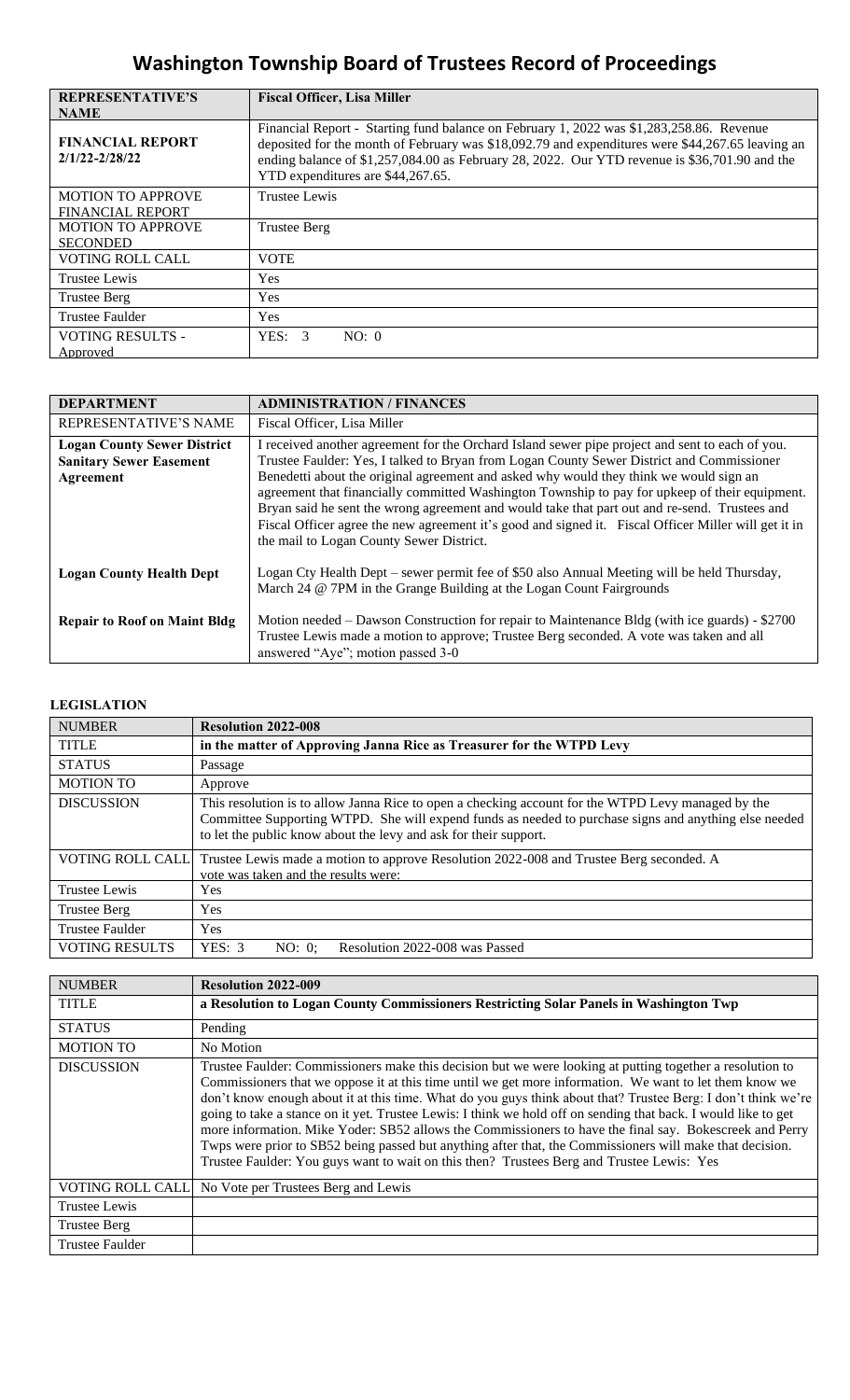| <b>NAME</b>                 | <b>Guest: Mike Yoder - Running for Commissioner</b>                                                                                                                                                                                                                                                                                                                                                                                                                                                                                                                                                                                                                                                                                                                                                                                                                                                                                                                                                                                                                                                                                                                                                                                                                                                                                                                                                                                                                                                                                                                                                                                                                                                                                                                                                                                                                                                                                                                                                                                                                                                                   |
|-----------------------------|-----------------------------------------------------------------------------------------------------------------------------------------------------------------------------------------------------------------------------------------------------------------------------------------------------------------------------------------------------------------------------------------------------------------------------------------------------------------------------------------------------------------------------------------------------------------------------------------------------------------------------------------------------------------------------------------------------------------------------------------------------------------------------------------------------------------------------------------------------------------------------------------------------------------------------------------------------------------------------------------------------------------------------------------------------------------------------------------------------------------------------------------------------------------------------------------------------------------------------------------------------------------------------------------------------------------------------------------------------------------------------------------------------------------------------------------------------------------------------------------------------------------------------------------------------------------------------------------------------------------------------------------------------------------------------------------------------------------------------------------------------------------------------------------------------------------------------------------------------------------------------------------------------------------------------------------------------------------------------------------------------------------------------------------------------------------------------------------------------------------------|
| Discussion                  | I was elected three times City of Bellefontaine Auditor and six times as Logan County Auditor. When I was<br>through with that I thought I was finished. So, when this came up people said this is crazy what are you doing.<br>But they said that to me 39 years ago so that tells you some things never change. I do want to tell you what's on<br>my mind. One thing is Commissioners, as elected officials, have to represent all of Logan County, not just part<br>of it and I want to do that. That's very important. Whether you're in a township, village or city you are all very<br>important. Let's put it this way for 40+ years I've seen some officials, I'm not pointing out anyone in particular,<br>who put citizens up here in the grand scheme of things but only when they are running for office. As soon as<br>they are in office, the citizens are down here. Well, I want you to know that I'll never lower your ability. You<br>have the right to come up to an official any time and express your concerns and I will do that for you. Trustee<br>Lewis: EMS was in a lot of trouble a couple years ago and Mike came in on his own time and offered to help.<br>We had nothing at that time. He did a great job. Mike: Yes, we actually have a set of books now. FO Miller:<br>Mike had a couple rules as Auditor that I loved – our calls went straight through and on visiting he advised us<br>to come right on in to his office. He also retired and his replacement wasn't able to do complete his term so the<br>Fiscal Officers went to Mike and asked him to come back at least four years and he did. Not many people<br>would go back to a job they had retired from just because the Fiscal Officers and others asked him to. But, Mike<br>felt it was necessary and did return and we will never forget his loyalty and dedication to us until they were able<br>to find a replacement. Mike: Thank you for that. I will be as transparent and available as Commissioner as I<br>was as an Auditor. Thank you for your time and attention, please be a Yoder Voter on May 3rd. |
| <b>DEPARTMENT</b>           | POLICE DEPARTMENT                                                                                                                                                                                                                                                                                                                                                                                                                                                                                                                                                                                                                                                                                                                                                                                                                                                                                                                                                                                                                                                                                                                                                                                                                                                                                                                                                                                                                                                                                                                                                                                                                                                                                                                                                                                                                                                                                                                                                                                                                                                                                                     |
| <b>NAME</b>                 | REPRESENTATIVE'S Police Chief, Rick Core                                                                                                                                                                                                                                                                                                                                                                                                                                                                                                                                                                                                                                                                                                                                                                                                                                                                                                                                                                                                                                                                                                                                                                                                                                                                                                                                                                                                                                                                                                                                                                                                                                                                                                                                                                                                                                                                                                                                                                                                                                                                              |
| Report / Discussion         | Good evening. Our Calls for Service (CFS) were 227.                                                                                                                                                                                                                                                                                                                                                                                                                                                                                                                                                                                                                                                                                                                                                                                                                                                                                                                                                                                                                                                                                                                                                                                                                                                                                                                                                                                                                                                                                                                                                                                                                                                                                                                                                                                                                                                                                                                                                                                                                                                                   |
| <b>Mike Yoder</b>           | Mr. Yoder and I go clear back to first grade. I can tell you he was a really, really good kid. There were no<br>cliques when it comes to Mike Yoder. And, Lisa's right I would pop in and he took me anytime. I may have<br>abused that privilege but he was always good to talk with, that never disappears with Mike Yoder and I<br>guarantee you he has my vote.                                                                                                                                                                                                                                                                                                                                                                                                                                                                                                                                                                                                                                                                                                                                                                                                                                                                                                                                                                                                                                                                                                                                                                                                                                                                                                                                                                                                                                                                                                                                                                                                                                                                                                                                                   |
| Training                    | Initiative for law enforcement throughout the country police reform. We have professional training for that and<br>are all engaged in those activities now. They mandate it by don't refund us back what it cost.                                                                                                                                                                                                                                                                                                                                                                                                                                                                                                                                                                                                                                                                                                                                                                                                                                                                                                                                                                                                                                                                                                                                                                                                                                                                                                                                                                                                                                                                                                                                                                                                                                                                                                                                                                                                                                                                                                     |
| <b>Catalytic Converters</b> | Butch: Catalytic converters getting better? Chief: No, it's growing. There's a group working out of Detroit, MI<br>and they are really good at it. I don't know how people aren't calling that in. School - once, HTM - twice, Safe<br>Harbor - once, etc. I don't think that problem is going away either. Terry Miller: Where are they selling<br>them? Chief: We've checked locally and can't find any place. Terry: When you go into Danes they take your<br>picture, want your license, etc with video cameras so it would be hard to do. Chief: Yes, and it's unfortunate<br>they choose to do that instead of working at a job. If you hear or see anything, give us a call so we can go check<br>it out.                                                                                                                                                                                                                                                                                                                                                                                                                                                                                                                                                                                                                                                                                                                                                                                                                                                                                                                                                                                                                                                                                                                                                                                                                                                                                                                                                                                                      |

| <b>DEPARTMENT</b>          | <b>ROAD DEPARTMENT</b>                                                                                             |
|----------------------------|--------------------------------------------------------------------------------------------------------------------|
|                            | REPRESENTATIVE'S John Newland, Road Supervisor                                                                     |
| <b>NAME</b>                |                                                                                                                    |
| <b>TR 52</b>               | TR 52 I have two quotes just to pay it is \$15,825 to re-pave it (split); to raise it two 60" culverts (the one is |
|                            | going bad and on the RP side a steel plate is laying on it. Unless you just want them to fix their half. Faulder:  |
|                            | we'll do half on the re-pave. John: the ditch is maintained by the county.                                         |
| <b>Pot Holes</b>           | Filling pot holes and berms Friday and today. OI, Midway, Waterbury, so we'll continue to fill that stuff in.      |
| <b>Blue Herron</b>         | Blue Herron was flooding a little bit so we got that cleared out.                                                  |
| <b>Grit Spreader</b>       | Grit spreader came in and it's on. Next year maybe go with salt on that and do the islands and towns with salt     |
|                            | does a better job and it's cleaner. Cheaper to get it in the summer than winter.                                   |
| <b>Parks</b>               | Warm weather we're going to finish dugouts and bleachers. Called Buck about fence in the back if you are ok        |
|                            | with it I'd like to see if he would give us a quote on the middle lower fence. Terry the front one is doing that   |
|                            | too along first base line. John: I'll get a quote for that, too.                                                   |
|                            |                                                                                                                    |
| <b>Lift Shipped</b>        | Called the lift company - shipped to us on the $4th$ for the lift in the garage                                    |
| <b>Hot water for</b>       | Hot water down in the shop. It was supposed to have been that way when they built it. It's mainly for cleaning     |
| <b>Maintenance to wash</b> | up the trucks, cruisers, etc I figured softener and water heater, copper pipe, I'll do the work myself, \$2190.48  |
| vehicles                   | Lisa: Round it up to \$2500. Trustee Lewis made a motion to purchase softener, hot water heater and misc not       |
|                            | to exceed \$2500; Trustee Berg seconded it. A vote was taken and all answered "Aye" motion passed 3-0.             |
|                            |                                                                                                                    |
| <b>Alley Repair in</b>     | Let me know on the alley up in Lewistown. Trustee Berg: What's it doing? John: It's tearing down and we can        |
| Lewistown                  | lower the alley and taper it for her. Chris Swygart: Is it by the road or by the peak? There is no way he's        |
|                            | bottoming out of that. John: Between the wash off and the running of it, it does need fixed. But, I want to        |
|                            | make her aware of what the outcome is going to be.                                                                 |
| <b>Questions?</b>          | Terry Miller: Lewistown Cemetery has a headstone laying over in the ditch on the right side. Have no idea how      |
|                            | it was broken off and taken clear over there. John: Yes, I saw that. We'll take a look at it.                      |
|                            |                                                                                                                    |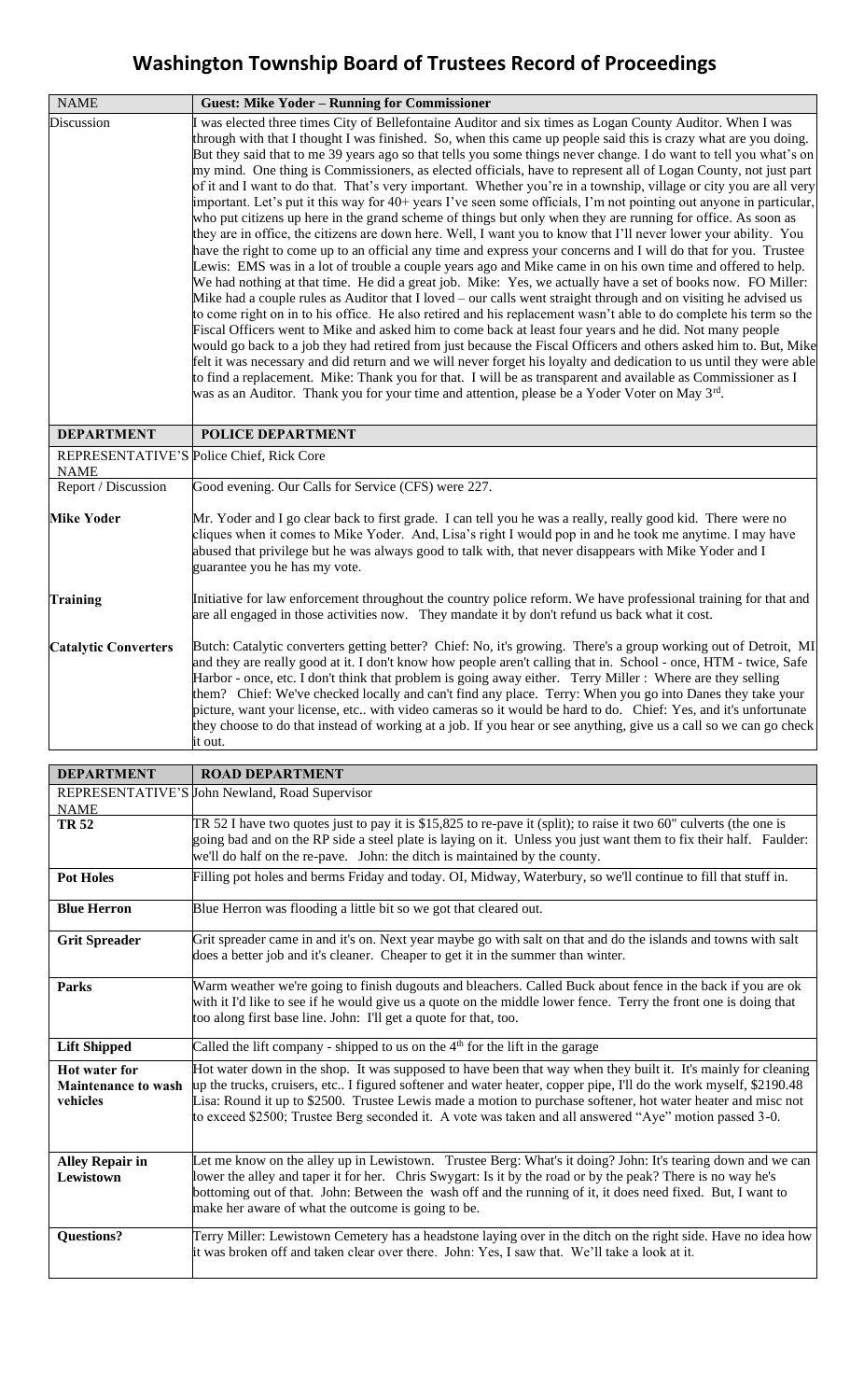| <b>DEPARTMENT</b>             | <b>ZONING DEPARTMENT</b>                                                                                                                                                                                                                                                                                                                   |
|-------------------------------|--------------------------------------------------------------------------------------------------------------------------------------------------------------------------------------------------------------------------------------------------------------------------------------------------------------------------------------------|
| REPRESENTATIVE'S              | Gary Bias, Zoning Inspector                                                                                                                                                                                                                                                                                                                |
| <b>NAME</b>                   |                                                                                                                                                                                                                                                                                                                                            |
| Report/Discussion             |                                                                                                                                                                                                                                                                                                                                            |
| <b>Calls to Zoning Dept</b>   | I handled approximately 80 calls last month                                                                                                                                                                                                                                                                                                |
| <b>Zoning Permits</b>         | Issued one (1) zoning permit for a barn out on TR 33                                                                                                                                                                                                                                                                                       |
| ZAB Meeting $-3/21$           | The ZAB will meet on March 21 at 6 PM to consider a setback variance application for a garage across from                                                                                                                                                                                                                                  |
|                               | the property owners house on Willow Island.                                                                                                                                                                                                                                                                                                |
| <b>ZCB</b> Meeting 3/28       | The ZCB will meet on March 28 at 6 PM for an organizational and work meeting. I have asked Aaron from the<br>LUC, to attend. Asking him to go over possible changes to our zoning resolution for solar farms & residential<br>uses, medical & recreational marijuana, and what we can do to have some regulations on short term rentals in |
|                               | residential districts. I asked Chelsea, from the prosecutor's office to provide me with what documents I would<br>need if we had a resident complain about short term rentals & it ended up going to court. I am asking this as                                                                                                            |
|                               | Stokes township is going through this now. Is it OK with the Trustees if I also have the two (2) alternates also<br>attend this meeting?                                                                                                                                                                                                   |
| <b>Solar Farms</b>            | I have not heard anything back from Chelsea concerning the Solar Farms email I sent to the trustees from Brad                                                                                                                                                                                                                              |
|                               | & which I forwarded to her for comments $\&$ what we need to do. Will the Trustees be issuing a resolution or<br>letter to the County Commissioner's like the one from Perry Township?                                                                                                                                                     |
| <b>Violation Letters</b>      | Violation letter status update:                                                                                                                                                                                                                                                                                                            |
|                               | Sent the nuisance courtesy letter for the pile of drywall on front porch $\&$ pile of brush behind the house at                                                                                                                                                                                                                            |
|                               | Fairview & College St. He called me $\&$ will be cleaning it up when the weather improves.                                                                                                                                                                                                                                                 |
|                               | I got a call from the owner of the house at 8968 Park St asking if we had sent the dumpster for a cleanup. Told                                                                                                                                                                                                                            |
|                               | her no, so she is hoping the tenant may clean it up before from the eviction is approved by the court.<br>Sent 1st class letters to the owners of the Montgomery & Marion Drives telling them to contact me by March                                                                                                                       |
|                               | 25 with a plan $\&$ completion date for these cleanups. If not, we will get an estimate to clean up this properties $\&$                                                                                                                                                                                                                   |
|                               | if approved with put those charges on their tax bill.                                                                                                                                                                                                                                                                                      |
|                               | Don Lewis had mentioned that the property at 7640 Williams had sold but I haven't seen any info on the                                                                                                                                                                                                                                     |
|                               | auditor's site to be able to send them a violation letter that is needs cleaned up or demolished.                                                                                                                                                                                                                                          |
|                               | Sent 1st class letter                                                                                                                                                                                                                                                                                                                      |
| <b>Mike/Cassie Scherer</b>    | I copied the trustees on the information/regulations I sent to Mike & Cassie Scherer at 2869 TR 247 about what<br>it would take to install a dwelling, manufactured home (permanent sited) on their 5-acre parcel. Because this                                                                                                            |
|                               | would be the 2nd principal residence it would have to meet all the U-1 zoning requirement plus Section 556<br>which is for the erection of more than 1 principal residence on a lot. I have not heard back from them.                                                                                                                      |
|                               | I had forwarded the trustees a copy of the email from Jack Reser, LC Auditor, concerning Mark Gibson                                                                                                                                                                                                                                       |
|                               | question about the paths & easements back in Waterbury. I see Jack copied Eric Stewart on his response to me.<br>I am not planning on following up on this unless the trustees tell me to do so.                                                                                                                                           |
| <b>Transitioning Files to</b> | I am working on the transition files from my old township laptop top to my new one. I want to thank the                                                                                                                                                                                                                                    |
| <b>New Laptop</b>             | trustees for approving that purchase and Lisa for loading all the software.                                                                                                                                                                                                                                                                |
| <b>County Land Bank</b>       | I will begin working on my Washington Township Logan County Land Bank documents and will issue them by<br>email to the trustees by the end of this week. I will need your responses back by March 2 in order to complete<br>the paperwork required by the Land Bank that needs to be turned by March 27. Do the trustees want me to        |
|                               | continue working on this?                                                                                                                                                                                                                                                                                                                  |
| <b>Old Tinsley's Bldg</b>     | Had questions from a contractor about the original Tinsley's site in Waterbury which I answered but have not                                                                                                                                                                                                                               |
| <b>Contractor Questions</b>   | heard back from them.                                                                                                                                                                                                                                                                                                                      |
| <b>TR 52</b>                  | Had a call from Don & John concerning how Township Road 52 was split & who's responsible for repair of the                                                                                                                                                                                                                                 |
|                               | culvert. Called Jayma at the map $\&$ she could not tell me. Told me to call the LC Engineer's office. I called $\&$<br>talked to Dan who said he would contact Curt Dill, who does the surveying $\&$ get back to me. He called back to                                                                                                   |
|                               | say he checked it on the Auditors map $\&$ it look like the road is split down the middle from east to west.                                                                                                                                                                                                                               |
|                               | Western section in Russells Point is Elliot Road. He had also talked to Tim Reese from RP and told him the<br>same thing. He suggested that we get with RP $\&$ sign an agreement to split the cost of the road repair 50/50                                                                                                               |
|                               | between Washington Township & Russells Point.                                                                                                                                                                                                                                                                                              |
| <b>Updated Zoning Info</b>    | Updated my Washington Township zoning contact from the information I got back from some of you, thanks.<br>Lisa if you bring the forms for Libby Toussant to sign, I'll drop them off to her. You can send the updates for<br>the Zoning Boards or let me know if you want me to do it?                                                    |
| <b>Questions?</b>             | Any questions or follow-ups for me?                                                                                                                                                                                                                                                                                                        |

## **BOARD REPORTS**

| <b>ENTITY</b>     | <b>EMS</b>                                                                                                                                                                                                                                                                                                                                                                              |
|-------------------|-----------------------------------------------------------------------------------------------------------------------------------------------------------------------------------------------------------------------------------------------------------------------------------------------------------------------------------------------------------------------------------------|
| PRESENTED BY      | Trustee Lewis                                                                                                                                                                                                                                                                                                                                                                           |
| Report/Discussion | - 131 runs last month<br>- MM $$864,700 /$ checking $$50,000$<br>- Last meeting > not much discussion about anything except chk in to see how much Bloomfield is paying.<br>- Lawyer there discussing the water suits we bought and if we're allowed to do water rescues. According to<br>what he found we're allowed to do that. But will probably be a continued subject for a while. |

| <b>ENTITY</b>       | <b>LUC</b>              |
|---------------------|-------------------------|
| <b>PRESENTED BY</b> | Trustee Faulder         |
| Report/Discussion   | Here is copy of minutes |